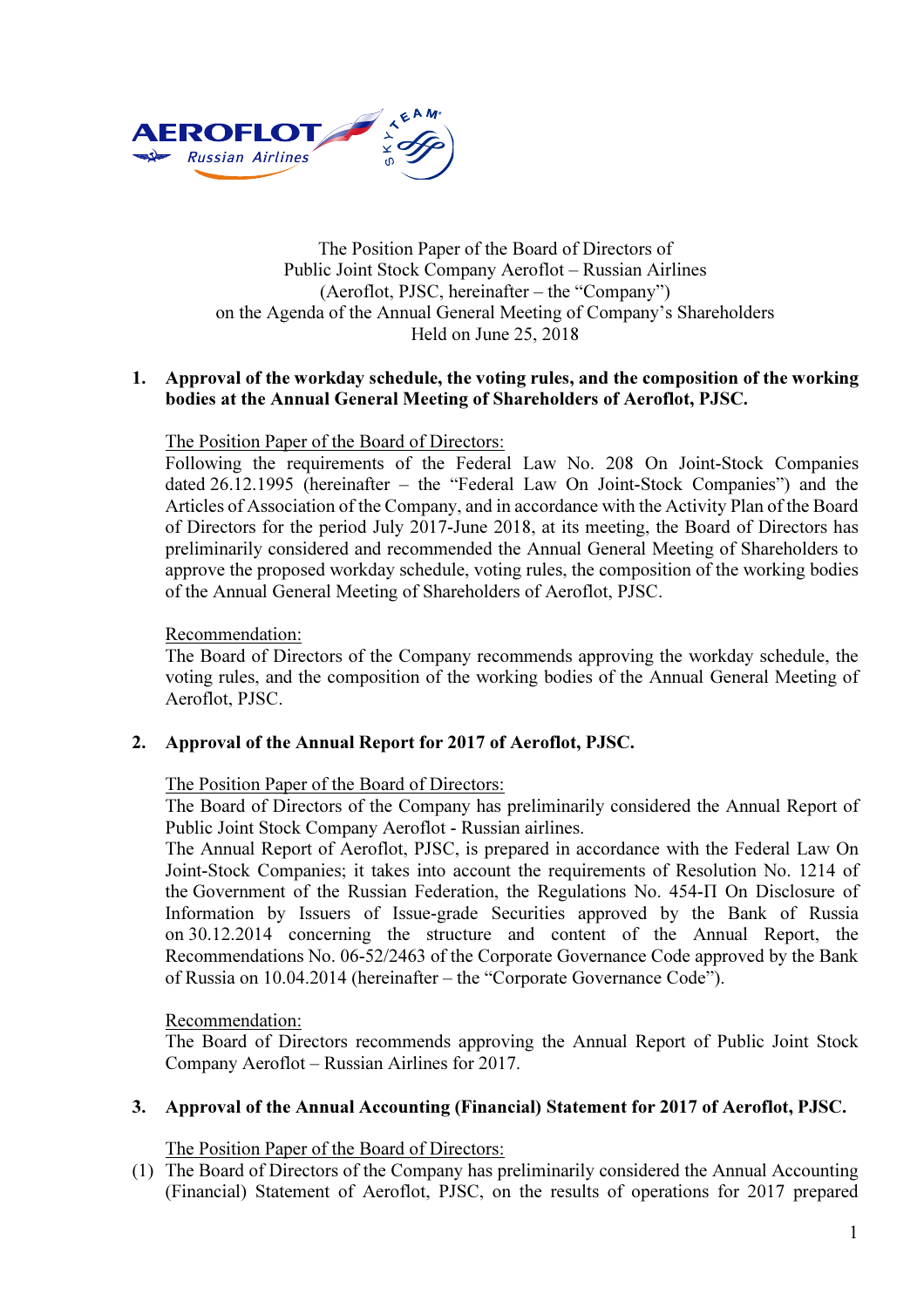according to Russian Accounting Standards (hereinafter – "RAS"). The Board of Directors of the Company has reviewed the auditor opinion dated 02.02.2018 prepared by the Company's auditor – HLB Vneshaudit, CJSC (PSRN (Primary State Registration Number) 1027739314448), with respect to the Accounting Statement of Aeroflot, PJSC, prepared in accordance with RAS.

In addition, the Board of Directors of the Company took into account the positive opinion of the Audit Committee of the Company on the results of operations of Aeroflot, PJSC, for 2017.

(2) The Board of Directors of the Company has also reviewed the Consolidated Financial Statement of Aeroflot, PJSC, and its controlled entities (hereinafter – "Aeroflot Group") prepared in accordance with International Financial Reporting Standards (IFRS) on the results of the Company's operations for 2017.

In addition, the Board of Directors of the Company has reviewed the auditor opinion dated 28.02.2018 prepared by the Company's auditor – PricewaterhouseCoopers Audit, JSC, (PSRN (Primary State Registration Number) 1027700148431) with respect to the Consolidated Financial Statement of Aeroflot Group, prepared in accordance with IFRS on the results of the Company's operations for 2016.

## Recommendation:

The Board of Directors of the Company recommends adopting the annual Accounting (Financial) Statement for the fiscal year 2017.

## 4. Ratification of the procedure of distribution of profits earned by Aeroflot, PJSC, in 2017.

#### The Position Paper of the Board of Directors:

The Company has earned a profit, according to the results of operations of Aeroflot, PJSC, for 2017.

Recommendation:

In connection with the profit in the amount of 28,443,453.00 thousand RUB earned by Aeroflot, PJSC, as of the results of its operations for 2017, the Board of Directors recommends the next regular Annual General Meeting of Shareholders to approve the procedure of distribution of profits of Aeroflot, PJSC, as of the results of financial year 2017 (as well as unexpended net profit of the previous period) in accordance with the recommendations of the Board of Directors of Aeroflot, PJSC, including:

- For the dividend payment for 2017 – 14,221,775.00 thousand RUB;

- For the remuneration to be paid to the members of the Audit Committee – 3,334.45 thousand RUB;

- For funding capital investments from the profits earned in 2017, the remuneration to be paid to the employees of Aeroflot, PJSC, as of the results 2017, the recoveries of the negative impact of retroactive adjustments for 2014-2016 due to the changes made to the accounting policy in 2017, and for the replenishment of the fund for financing the purpose-oriented programs and contingent expenses – 14,218,343.55 thousand RUB.

## 5. On the amount, dates, and form of the dividends to be paid on the results of 2017 performance and on the date on which the persons entitled to dividends shall be determined.

The Position Paper of the Board of Directors:

According to the results of operations of Aeroflot, PJSC, for financial year 2017, the Company received a profit in the amount of 28,443,453.00 thousand RUB.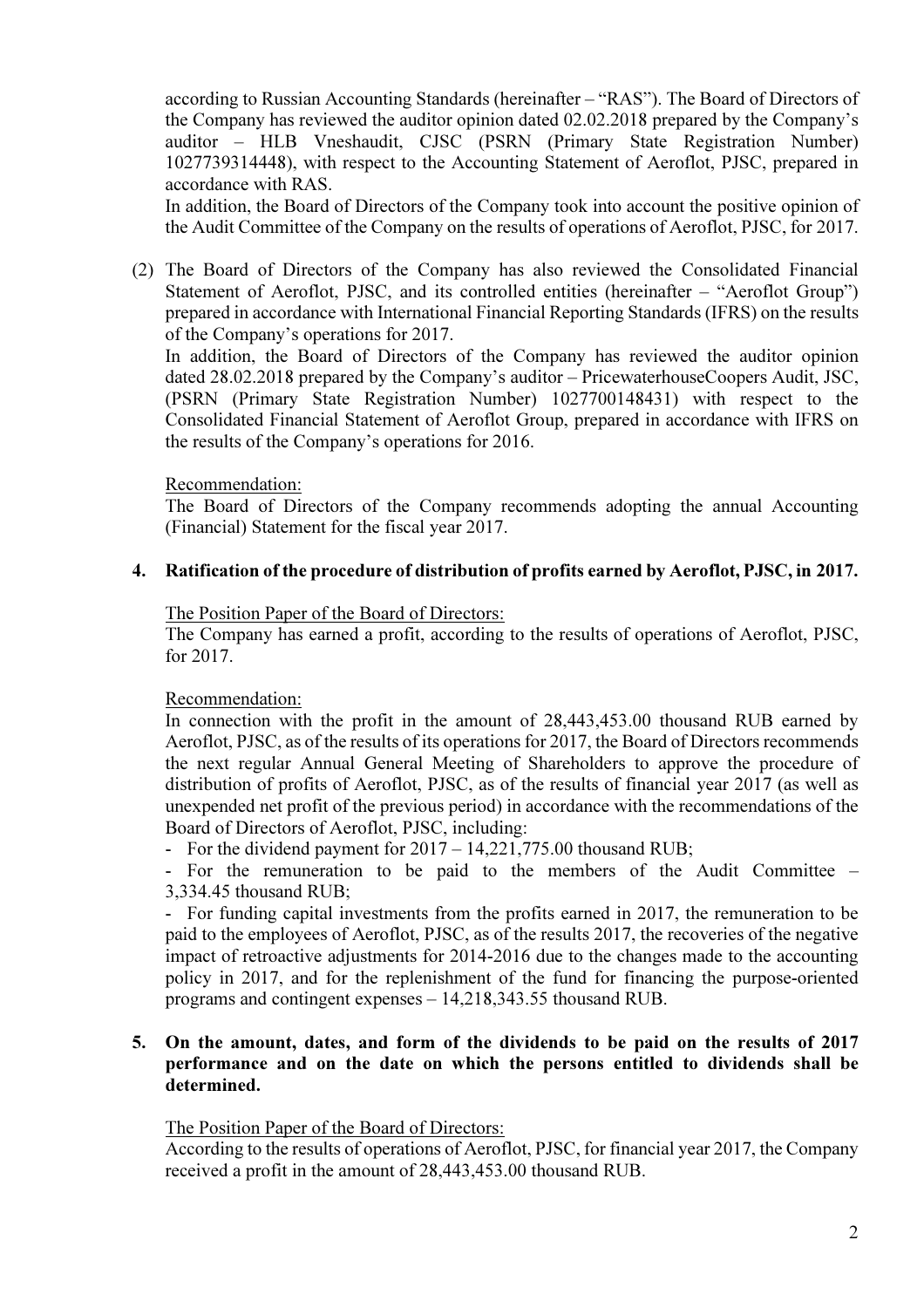In connection therewith, the Board of Directors of the Company considers it necessary to recommend to the next regular Annual General Meeting of Shareholders of Aeroflot, PJSC, to pay dividends on the shares of Aeroflot, PJSC, and set a date on which the persons entitled to dividends will be determined.

## Recommendation:

The Board of Directors of the Company recommends the next regular Annual General Meeting of Shareholders of Aeroflot, PJSC, in connection with the profit in the amount of 28,443,453.00 thousand RUB earned as of the results of the operations for financial year 2017, the following:

1. To pay dividends on shares of Aeroflot, PJSC, as of the results of financial year 2017 in the amount of 12.8053 rubles per share in cash, in the total amount of 14,221,775.00 thousand RUB by August 10, 2018, in accordance with the procedure set forth in the current Laws of the Russian Federation.

2. To determine July 6, 2018, as the date on which the persons entitled to dividends on shares of Aeroflot, PJSC, shall be determined.

## 6. On the remuneration to be paid to the members of the Board of Directors of Aeroflot, PJSC.

The Position Paper of the Board of Directors:

In accordance with Clause 2 of Article 64 of the Federal Law On Joint-Stock Companies and Subclause 20 of Clause 16.8 of the Articles of Association of the Company, approval of the amount of remuneration and compensation paid to the members of the Board of Directors of the Company shall be within the competence of the General Meeting of Shareholders of the Company.

In connection therewith, the Annual General Meeting of Shareholders is invited to make decisions on approval of the amount of personal payments of fixed remuneration to the members of the Board of Directors of Aeroflot, PJSC, under the Regulation On Remuneration and Compensation Paid to Members of the Board of Directors of Aeroflot, PJSC, for the period from 01.07.2017 to 30.06.2018 (taking into account the actual personal participation in the meetings of the Board of Directors and Committees of the Board of Directors of Aeroflot, PJSC, in June 2018); on approval of the amount of personal extra payments of fixed remuneration to the members of the Board of Directors of Aeroflot, PJSC, according to the Regulation On Remuneration and Compensation Paid to Members of the Board of Directors of Aeroflot, PJSC, for the period from 01.07.2016 to 30.06.2017; on approval of the amount of the interim remuneration pool under the long-term incentive program according to Clause 5.2.1. of the Regulation on Remuneration and Compensations Paid to Members of the Board of Directors of Aeroflot, PJSC (approved as amended by the Decision of the Annual General Meeting of Shareholders of Aeroflot, PJSC, on 26.06.2017), for the interim period from 01.07.2016 to 30.06.2017.

#### Recommendation:

The next regular Annual General Meeting of Shareholders is invited to make the following decisions:

1. To approve the amount of personal payments of fixed remuneration to the members of the Board of Directors of Aeroflot, PJSC, according to the Regulation on Remuneration and Compensation Paid to Members of the Board of Directors of Aeroflot, PJSC, for the period from 01.07.2017 to 30.06.2018. The amount of personal payments is specified in Bulletin No. 2 of the Annual General Meeting of Shareholders of Aeroflot, PJSC.

2. To approve the amount of personal extra payments of fixed remuneration to the members of the Board of Directors of Aeroflot, PJSC, according to the Regulation on Remuneration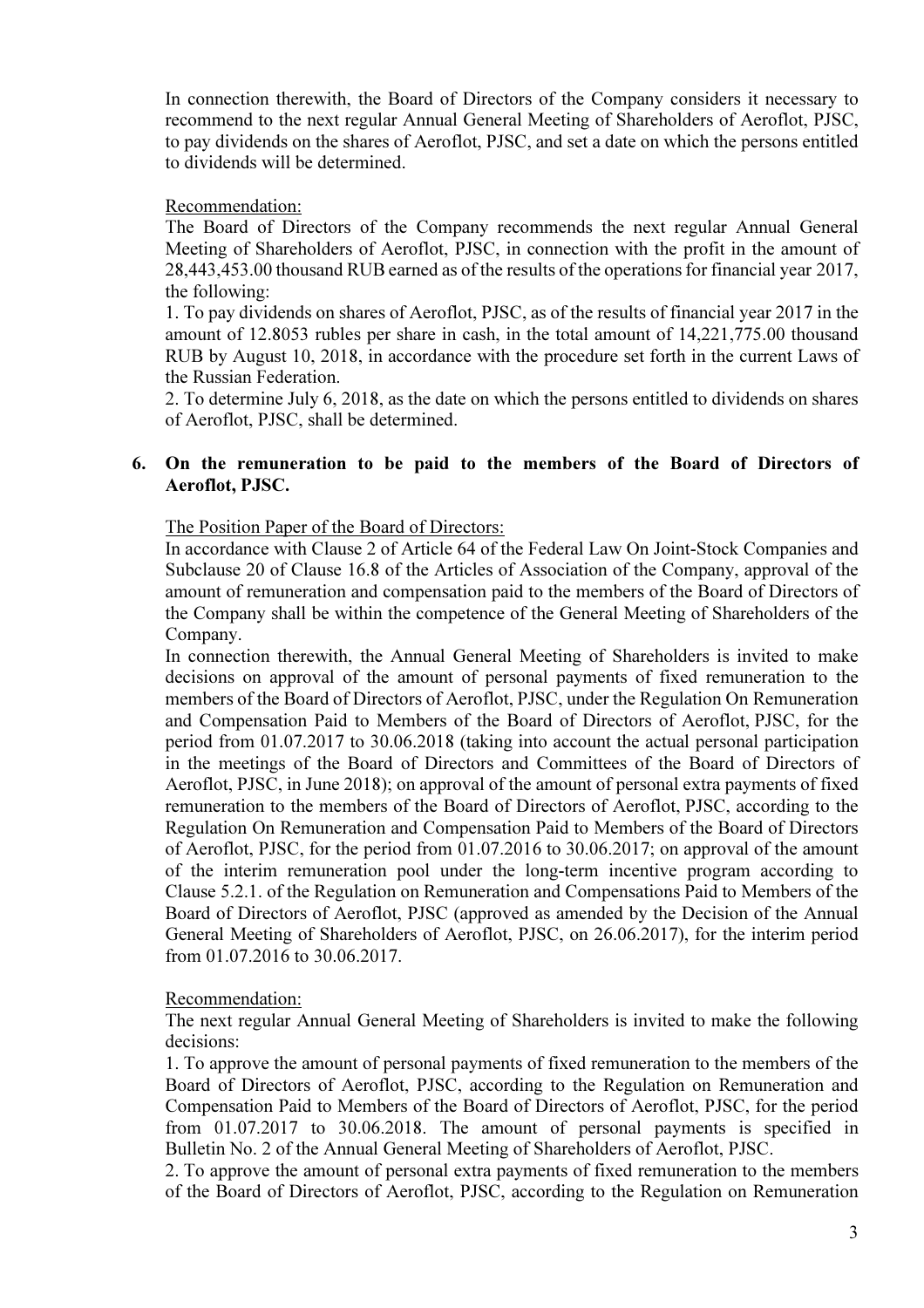and Compensation Paid to Members of the Board of Directors of Aeroflot, PJSC, for the period from 01.07.2016 to 30.06.2017. The amount of the personal extra payments is specified in Bulletin No. 2 of the Annual General Meeting of Shareholders of Aeroflot, PJSC.

3. To approve the amount of the interim remuneration pool under the long-term incentive program according to Clause 5.2.1. of the Regulation on Remuneration and Compensations Paid to Members of the Board of Directors of Aeroflot, PJSC (approved as amended by the Decision of the Annual General Meeting of Shareholders of Aeroflot, PJSC, on 26.06.2017), for the interim period from 01.07.2016 to 30.06.2017 payable in equal installments in two stages. The amount of personal payments is specified in Bulletin No. 2 of the Annual General Meeting of Shareholders of Aeroflot, PJSC.

# 7. On the remuneration to be paid to the members of the Audit Committee of Aeroflot, PJSC.

## The Position Paper of the Board of Directors:

In accordance with Clause 1 of Article 85 of the Federal Law On Joint-Stock Companies and Subclause 20 of Clause 16.8. of the Articles of Association of the Company, the approval of the amount of remuneration and compensation paid to the members of the Audit Committee of the Company shall be within the competence of the General Meeting of Shareholders of the Company.

In addition, according to Article 8 of the Regulation On Audit Committee of the Company, approved by the General Meeting of Shareholders of the Company on 25.06.2015, on the grounds of the Decision of the General Meeting of Shareholders, the remuneration shall be paid to the members of the Audit Committee during the performance of their duties. The amount of such remuneration shall be determined by the Decision of the General Meeting of Shareholders.

In connection therewith, the next regular Annual General Meeting of Shareholders of the Company is invited to approve the amount of payment of remuneration to the members of the Audit Committee of Aeroflot, PJSC.

#### Recommendation:

The next regular Annual General Meeting of Shareholders is invited to approve the amount of remuneration to the members of the Audit Committee of Aeroflot, PJSC.

The amount of personal payments is specified in Bulletin No. 2 of the Annual General Meeting of Shareholders of Aeroflot, PJSC.

#### 8. Election of the members of the Board of Directors of Aeroflot, PJSC.

#### The Position Paper of the Board of Directors:

In accordance with Clause 1 of Article 48 of the Federal Law On Joint-Stock Companies and Clause 16.8. of the Articles of Association of the Company, the election of the members of the Board of Directors of the Company shall be within the competence of the General Meeting of Shareholders.

In accordance with Clause 19.3. of the Articles of Association of the Company, the members of the Board of Directors of the Company shall be elected by the General Meeting of Shareholders in accordance with the procedure set forth in the Federal Law On Joint-Stock Companies and in the Articles of Association of the Company for a period till the next regular Annual General Meeting of Shareholders in a number of eleven (11) persons.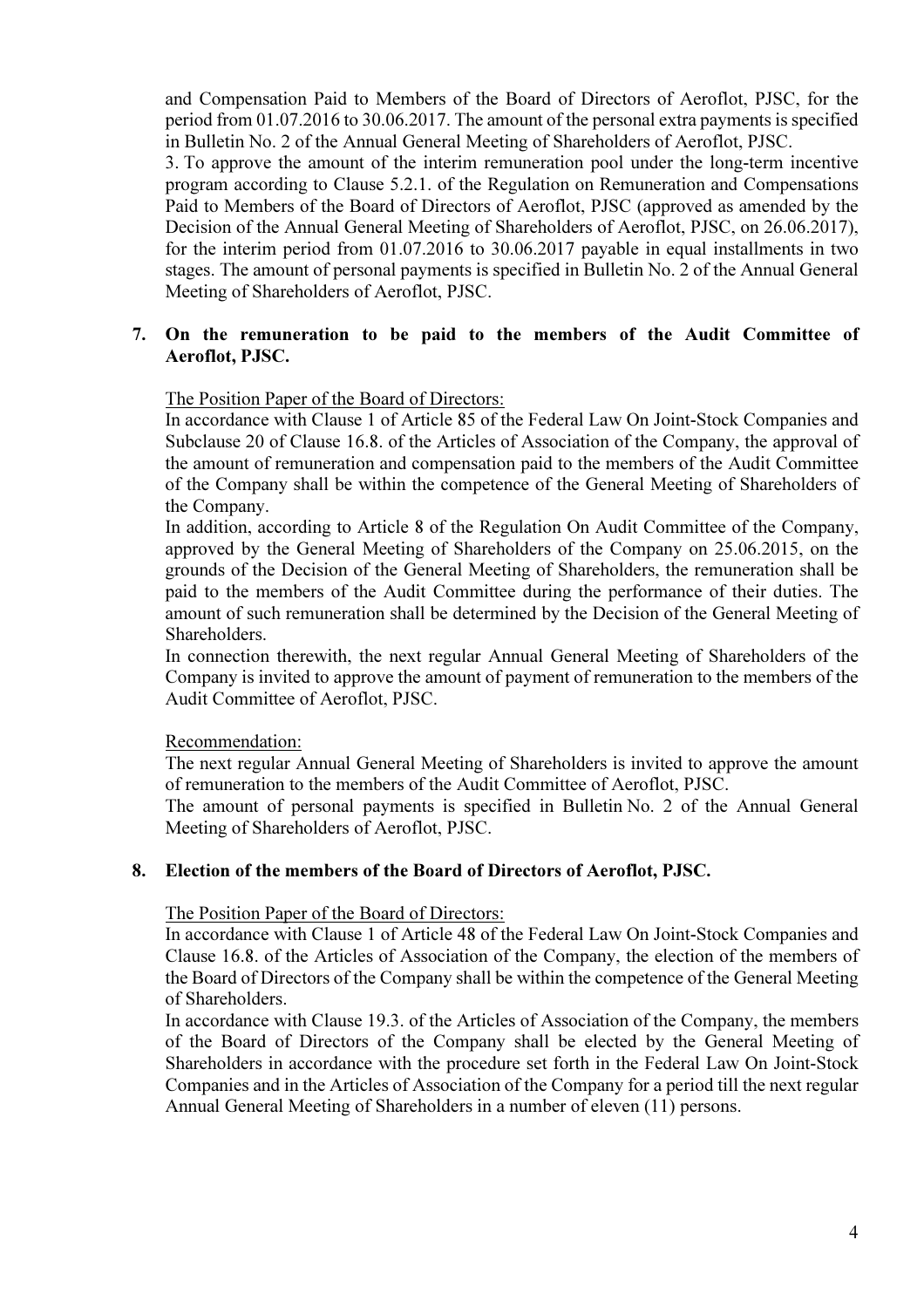Recommendation:

The Board of Directors recommends the Annual General Meeting of Shareholders to elect eleven (11) members of the Board of Directors of Aeroflot, PJSC, from among the twelve (12) candidates proposed by the Shareholders of the Company.

# 9. Election of members of the Audit Committee of Aeroflot, PJSC.

The Position Paper of the Board of Directors:

In accordance with Clause 1 of Article 48 of the Federal Law On Joint-Stock Companies and Subclause 8 of Clause 16.8. of the Articles of Association of the Company, the election of the Audit Committee of the Company shall be within the competence of the General Meeting of Shareholders of the Company.

According to Clause 23.1. of the Articles of Association of the Company, the General Meeting of Shareholders shall elect the Audit Committee of the Company in accordance with the Articles of Association of the Company consisting of five (5) persons to monitor the financial and economic activities of the Company for a period up to the next regular Annual Meeting of Shareholders.

## Recommendation:

The Board of Directors recommends the Annual General Meeting of Shareholders to elect five (5) members of the Audit Committee of Aeroflot, PJSC, from among the candidates proposed by the shareholder of the Company and in accordance with the candidates' curriculum vitae presented to the shareholders, to be the members for the Audit Committee of Aeroflot, PJSC.

## 10. Approval of the auditors of Aeroflot, PJSC, for 2018.

The Position Paper of the Board of Directors:

In accordance with Clause 1 of Article 48, Clause 2 of Article 86 of the Federal Law On Joint-Stock Companies and Clause 23.10. of the Articles of Association of the Company, the General Meeting of Shareholders shall approve the auditor of the Company. The Board of Directors reviewed the results of the auditor selection procedure.

# Recommendation:

The Board of Directors of the Company invites the next regular Annual General Meeting of Shareholders of Aeroflot, PJSC, to approve HLB Vneshaudit, JSC, as the auditor of the annual accounting (financial) statement of Aeroflot, PJSC, prepared in accordance with RAS for 2018.

The Board of Directors of the Company invites the next regular Annual General Meeting of Shareholders of Aeroflot, PJSC, to approve PricewaterhouseCoopers Audit, JSC, as the auditor of the consolidated financial statement of Aeroflot, PJSC (Aeroflot Group), prepared in accordance with IFRS for 2018.

# 11. On transactions of Aeroflot, PJSC (issues Nos. 11-14).

# The Position Paper of the Board of Directors:

In accordance with the current Laws of the Russian Federation, major transactions, as well as transactions of interest, shall be agreed in accordance with the procedure set forth in the Federal Law On Joint-Stock Companies.

The Annual General Meeting of Shareholders of Aeroflot, PJSC, is invited to agree on the following transactions:

1. The transaction of interest between Aeroflot, PJSC, and AlfaStrakhovanie, JSC (hereinafter